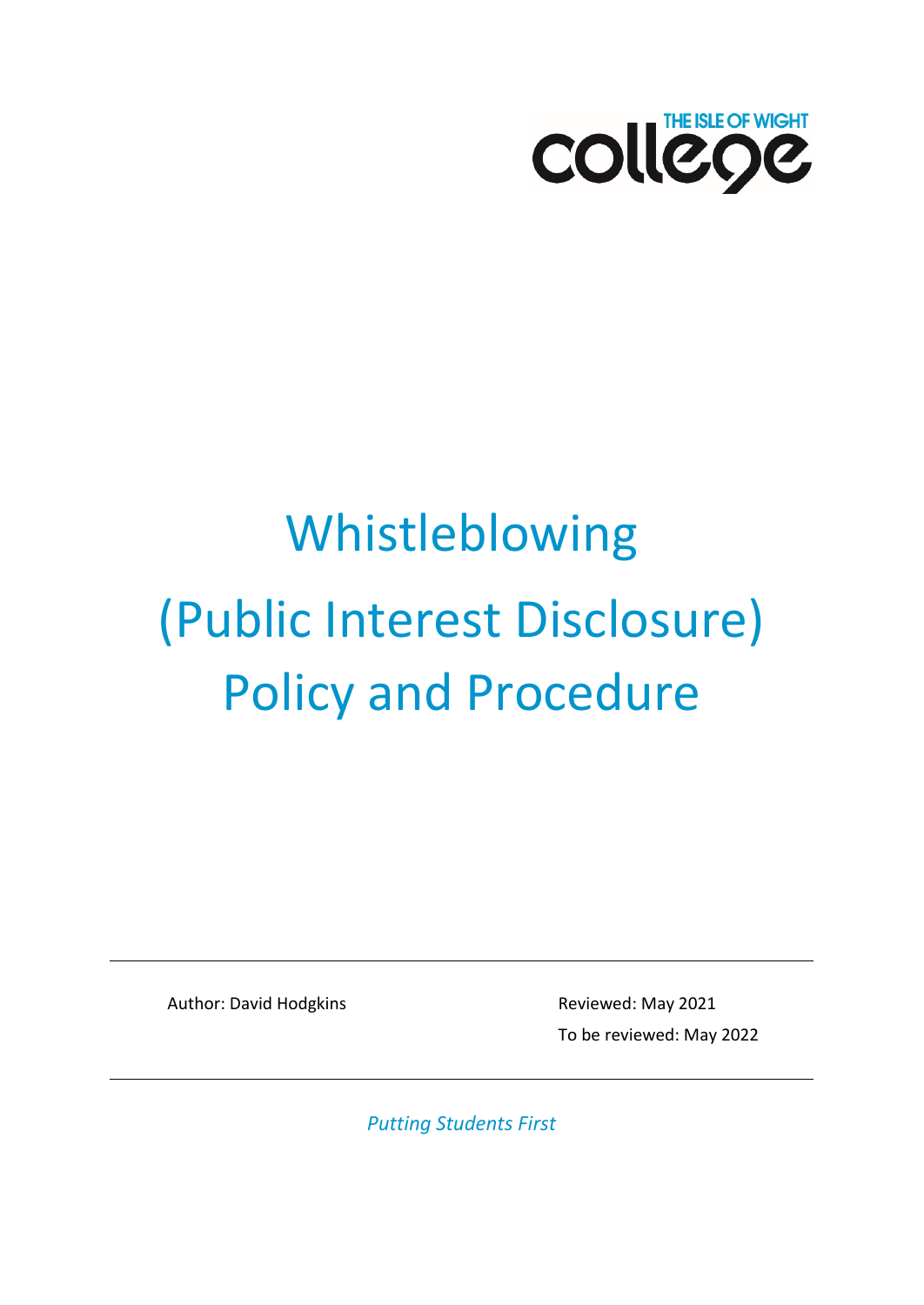# Contents

| 3.  |  |
|-----|--|
|     |  |
|     |  |
|     |  |
|     |  |
|     |  |
| 9.  |  |
| 10. |  |
|     |  |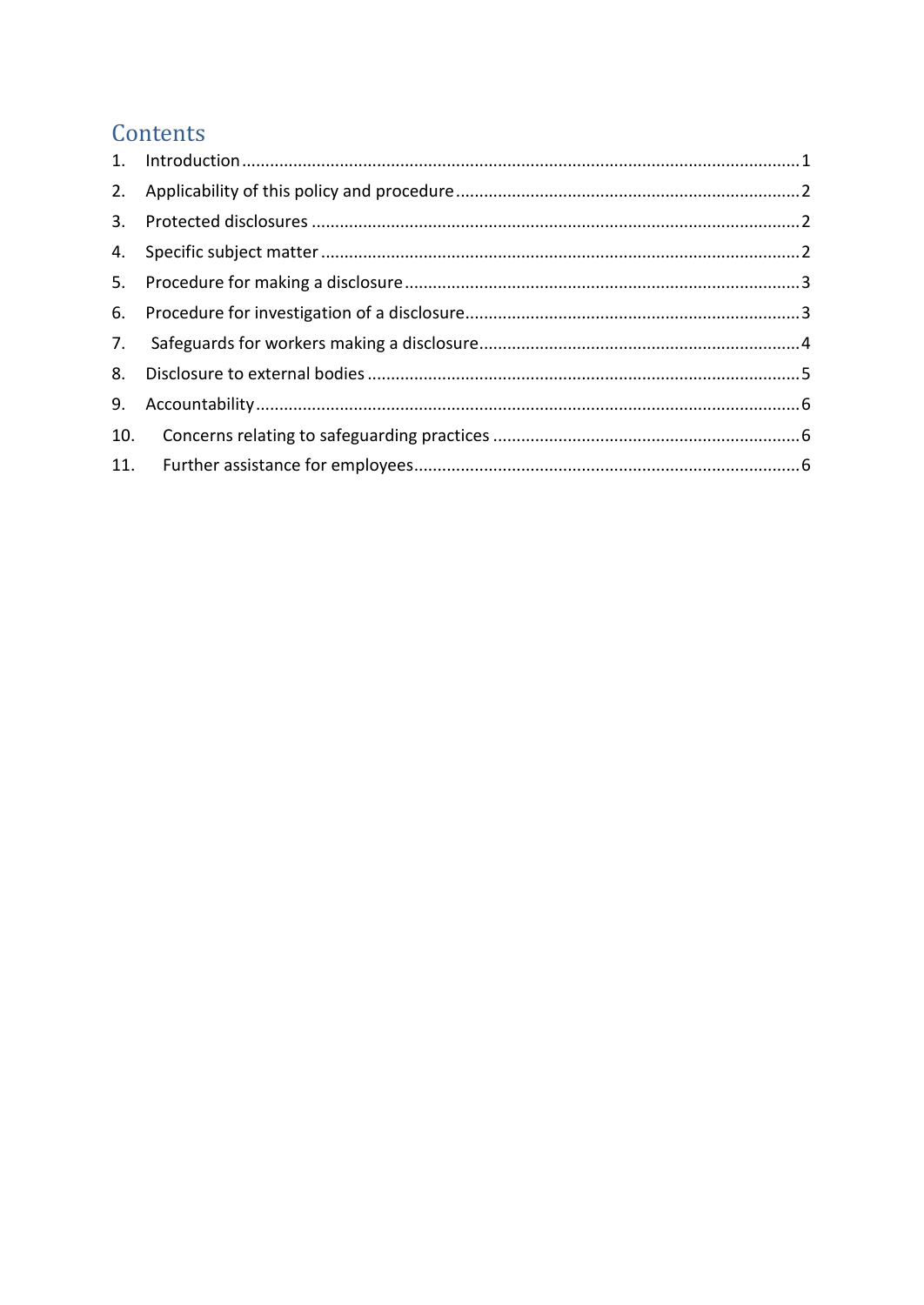#### <span id="page-2-0"></span>**1.** Introduction

- 1.1 The college is committed to operating in an ethical and principled way. The aim of this policy and procedure is to provide employees and workers (all of whom are referred to as 'workers' in this policy) with a means for raising genuine concerns of suspected bribery, breaches of the law and other serious wrongdoings.
- 1.2 The College encourages a free and open culture in dealings between its managers, employees and all people with whom it engages in business and legal relations. In particular, the College recognises that effective and honest communication is essential if concerns about breaches or failures are to be effectively dealt with and the College is able to provide outstanding learning provision for students and the community as a whole..
- 1.3 The college encourages workers to raise genuine concerns about suspected wrongdoing at the earliest practicable stage. This policy and procedure is intended to provide safeguards to enable members of staff to raise concerns about malpractice in connection with the college.
- 1.4 Workers who in the public interest raise genuine concerns under this policy will not under any circumstances be subjected to any form of detriment or disadvantage as a result of having raised their concerns.
- 1.5 This policy and procedure also aims to encourage workers to raise genuine concerns through internal college procedures without fear of adverse repercussions being taken against them. The law allows workers to raise such concerns externally and this policy informs workers how they can do so. However, a failure to raise a concern under this procedure may result in a disclosure losing its protected status under the law.
- 1.6 This policy and procedure also seeks to balance the need to allow a culture of openness against the need to protect other workers against vexatious allegations or allegations which are not well-founded.
- 1.7 The principles of openness and accountability which underpin legislation protecting whistleblowers are reflected in this policy and procedure. The college is also committed to ensuring compliance with the Bribery Act 2010.
- 1.8 This policy and procedure is designed for the use of workers of the college. Learners at the college are also encouraged to raise genuine concerns about suspected wrongdoing by making a complaint to student services which is covered separately under the Student Complaints Policy.
- 1.9 The Policy takes into account guidance from ACAS, statutory requirements including the Bribery Act 2010 and DfE Guidance specific to Further Education including 'Keeping Children Safe in Education'.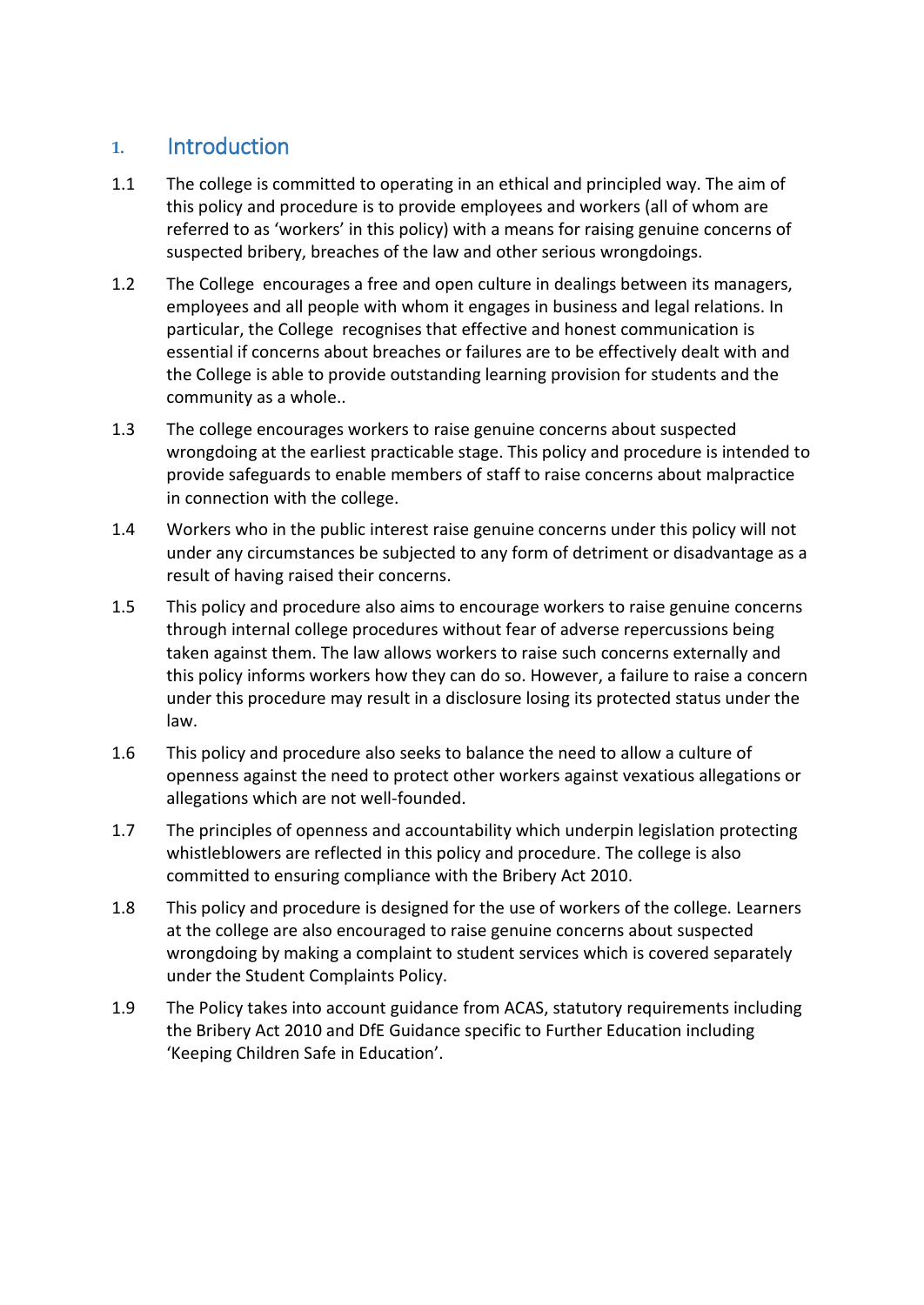# <span id="page-3-0"></span>2. Applicability of this policy and procedure

- 2.1 This policy applies to all types of 'workers' which is defined in legislation as:
	- all employees of the college, including apprentices; and
	- Workers, which includes any casual workers, home-based casual workers and employees of subcontractors; and
	- Agency workers engaged by the college.
- 2.4 Workers might be unsure whether it is appropriate to raise their concern under this policy and procedure or whether it is a personal grievance, which is more appropriate to raise under the college's grievance procedure. Any worker in this situation is encouraged to approach their line manager, departmental manager, the HR Director or a member of the senior management team in confidence for advice.

### <span id="page-3-1"></span>3. Protected disclosures

- 3.1 The law protects workers who, out of a sense of public duty, want to reveal suspected wrongdoing or malpractice.
- 3.2 The law allows workers to raise what it defines as a 'protected disclosure'. In order to be a protected disclosure, a disclosure must relate to a specific subject matter (see Section 4 below) and the disclosure must also be made in an appropriate way (see Section 5). A 'protected disclosure' must, in the reasonable belief of the worker making it, also be made in the public interest. A protected disclosure must consist of information and not merely be allegations of suspected malpractice.

# <span id="page-3-2"></span>4. Specific subject matter

- 4.1 If, in the course of employment, a worker becomes aware of information which they reasonably believe tends to show one or more of the following, they must use this policy and procedure:
	- That a criminal offence has been committed, is being committed or is likely to be committed
	- That an individual has failed, is failing or is likely to fail to comply with any legal obligation to which they are subject
	- That a miscarriage of justice has occurred, is occurring, or is likely to occur
	- That the health or safety of any individual has been, is being, or is likely to be, endangered
	- That the environment, has been, is being, or is likely to be, damaged
	- That information tending to show any of the above, is being, or is likely to be, deliberately concealed
	- Advice can be sought from the Director of Human Resources or the Clerk to the Corporation if there is uncertainty about what qualifies as a disclosure. Advice and guidance can also be sourced externally via [www.gov.uk/whistleblowing](http://www.gov.uk/whistleblowing) and [www.acas.org.uk.](http://www.acas.org.uk/)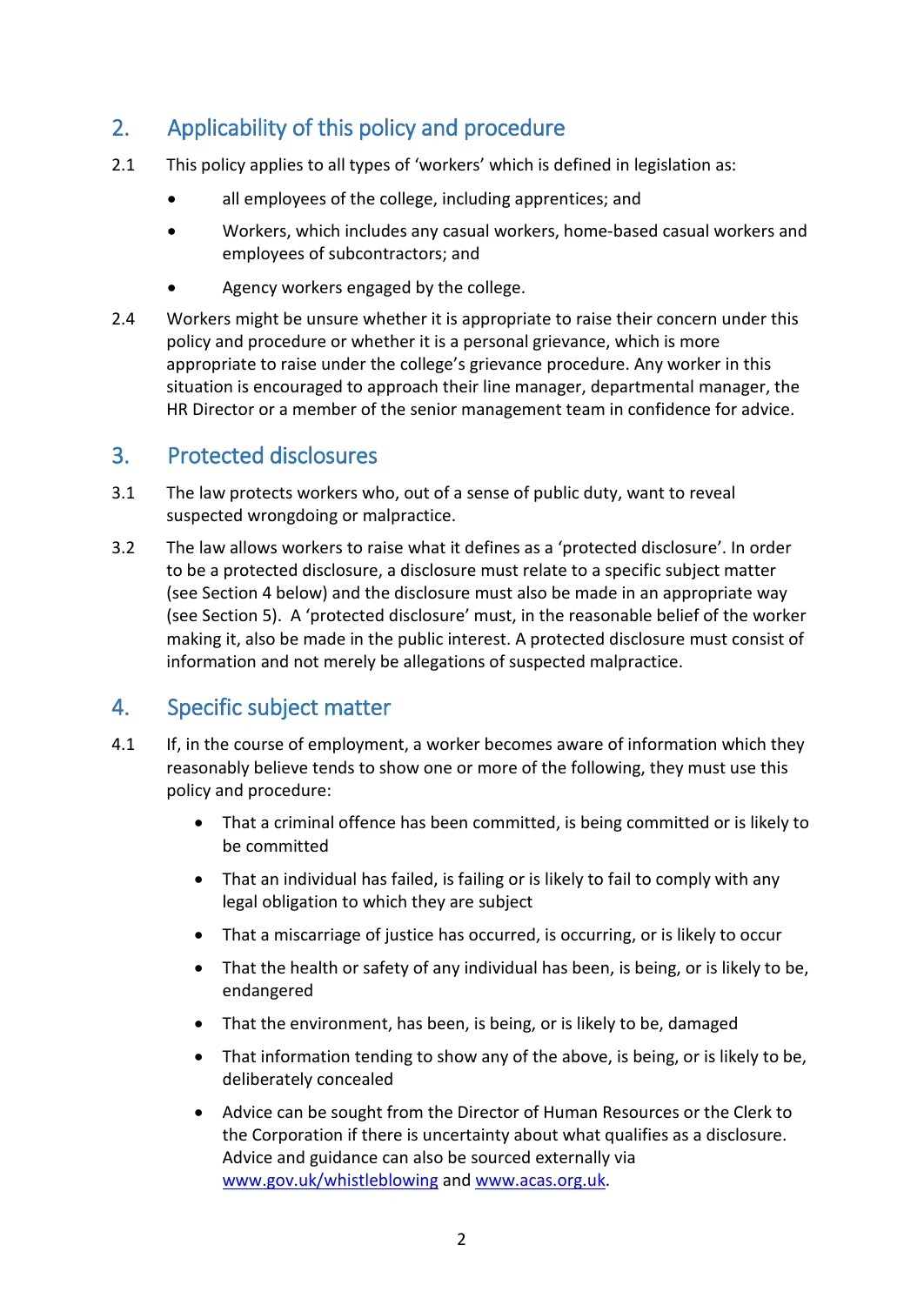# <span id="page-4-0"></span>5. Procedure for making a disclosure

- 5.1 Information which a worker reasonably believes tends to show one or more of the situations given in Section 4 should promptly be disclosed to their line manager so that appropriate action can be taken.
- 5.2 If it is inappropriate to make such a disclosure to their line manager, a worker can raise the issue with their Head of Department, the Director of HR, the Clerk to the Corporation or a member of the senior management team.
- 5.3 If the disclosure relates to the Principal, a worker can raise the issue with the Clerk of the Corporation. In the event that the disclosure relates to the Clerk of the Corporation, a worker can raise the issue with the Chair of the Board of Governors. In these circumstances the procedure in section 6 will be led by a member of the Board of Governors.
- 5.4 Workers are encouraged to identify themselves when making a disclosure. If an anonymous disclosure is made, the college will not be in a position to notify the individual making the disclosure of the outcome of action taken by the college. Anonymity also means that the college will have difficulty in investigating such a concern. The college reserves the right to determine whether to apply this procedure in respect of an anonymised disclosure in light of the following considerations:
	- The seriousness of the issues raised in the disclosure
	- The credibility of the concern
	- How likely it is that the concern can be confirmed from attributable sources.
- 5.5 For further guidance in relation to this policy and procedure, or concerning the use of the disclosure procedure generally, employees should speak in confidence to the Director of HR or the Clerk to the Corporation.

# <span id="page-4-1"></span>6. Procedure for investigation of a disclosure

- 6.1 When a worker makes a disclosure, the college will acknowledge its receipt, in writing, within a reasonable time.
- 6.2 The college will then determine whether or not it believes that the disclosure is wholly without substance or merit. If the college considers that the disclosure does not have sufficient merit to warrant further action, the worker will be notified in writing of the reasons for the college's decision and advised that no further action will be taken by the college under this policy and procedure. Considerations to be taken into account when making this determination may include the following:
	- If the college is satisfied that a worker does not have a reasonable belief that suspected malpractice is occurring; or
	- If the matter is already the subject of legal proceedings or appropriate action by an external body; or
	- If the matter is already subject to another, appropriate college procedure.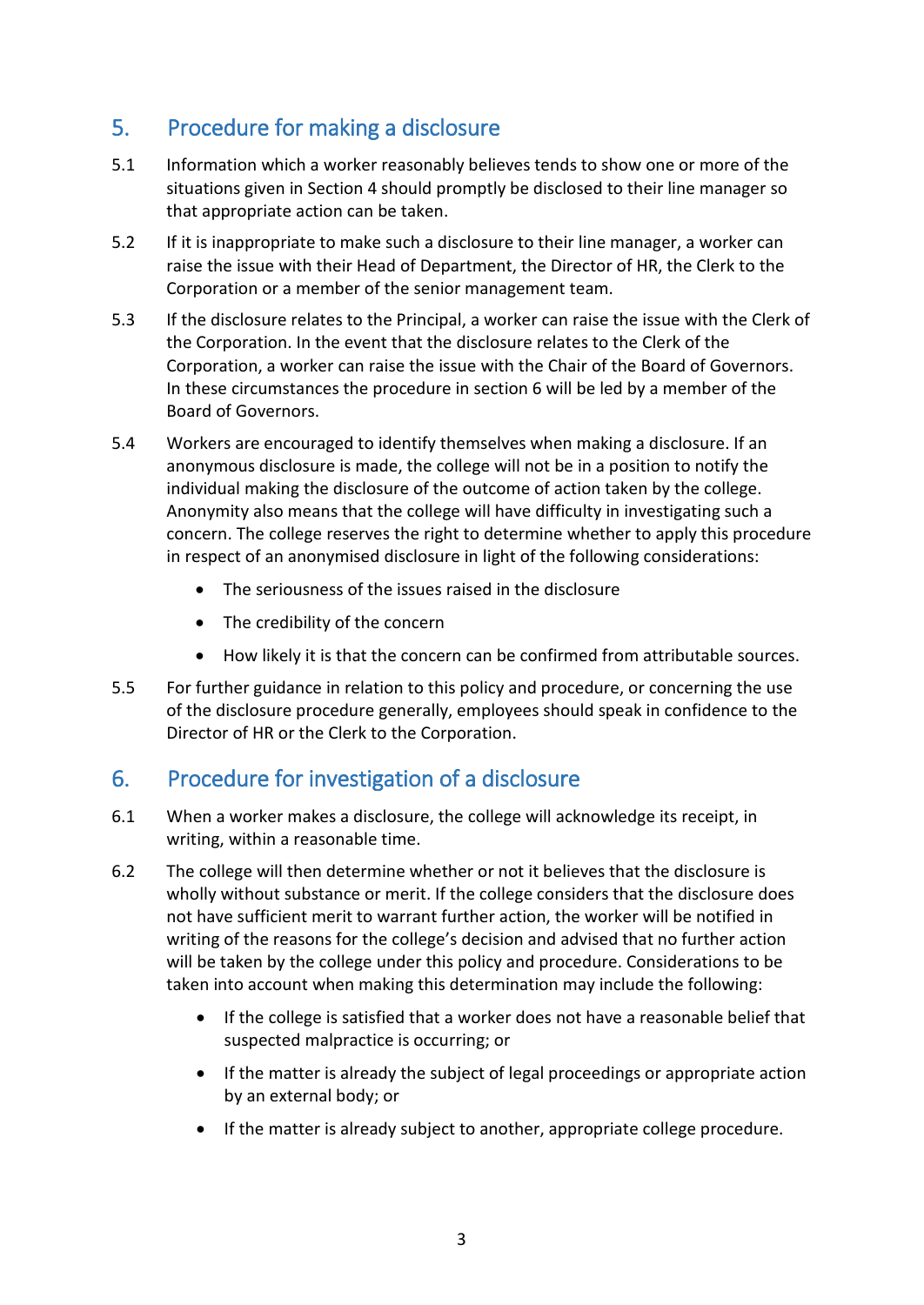- 6.3 When a worker makes a disclosure which has sufficient substance or merit warranting further action, the college will take action it deems appropriate (including action under any other applicable College policy or procedure). Possible actions could include internal investigation; referral to the college's auditors; or referral to relevant external bodies such as the police, Health and Safety Executive or the Information Commissioner's Office.
- 6.4 If appropriate, any internal investigation would be conducted by a manager of the college without any direct association with the individual to whom the disclosure relates, or by an external investigator appointed by the college as appropriate.

*[Guidance note: Depending on the seriousness of the concern raised and the seniority of the worker making the disclosure, it would be appropriate for a senior manager or a designated officer, such as the Clerk of the Corporation, or a member of the Board of Governors to investigate the concern].* 

- 6.5 Any recommendations for further action made by the college will be addressed to the Principal or Chair of the College's Board of Governors as appropriate in the circumstances. The recipient will take all steps within their power to ensure the recommendations are implemented unless there are good reasons for not doing so.
- 6.6 The worker making the disclosure will be notified of the outcome of any action taken by the college under this policy and procedure within a reasonable period of time. If the worker is not satisfied that their concern has been appropriately addressed, they can appeal against the outcome by writing to the Principal or another designated appeal officer within 5 working days. The appeal officer will make a final decision on action to be taken and notify the worker making the disclosure.

*[Guidance note: The procedure should encourage the expeditious investigation of disclosures and can specify timelines for different stages of the procedure. However, timescales should be flexible, taking into account that different types of concerns will require varying time for investigation.*

*All communications with the worker making the disclosure should be in writing and sent to the worker's home address rather than through the college's internal mail. If investigations into the concern are prolonged, the college should keep the worker concerned updated as to the progress of the investigation and an estimated timeframe for its conclusion.]* 

# <span id="page-5-0"></span>7. Safeguards for workers making a disclosure

7.1 A worker making a disclosure under this procedure can expect their matter to be treated confidentially by the college and, where applicable, their name will not be disclosed to anyone implicated in the suspected wrongdoing, without their prior approval.

*[Guidance note: For confidentiality purposes, if the worker requests to raise their concern verbally, it would be appropriate for the college to allow the worker to do so.]*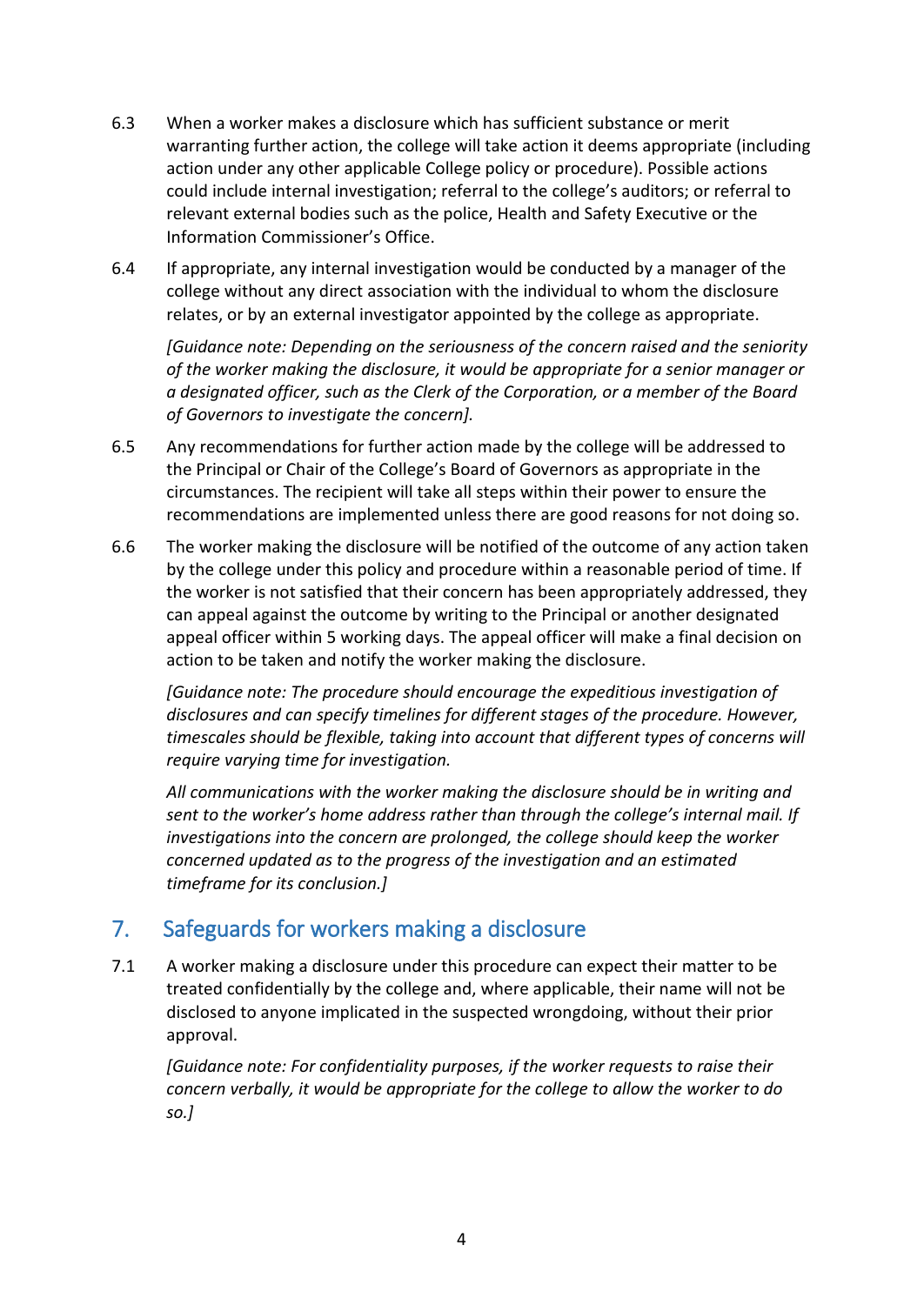- 7.2 The college will take all reasonable steps to ensure that any report of recommendations, or other relevant documentation, produced by the college does not identify the worker making the disclosure without their written consent, or unless the college is legally obliged to do so, or for the purposes of seeking legal advice.
- 7.3 Workers should be aware that the policy will apply where they reasonably believe that the information disclosed and any allegation contained in it are substantially true. If any disclosure concerns information which employees do not substantially believe is true, or indeed if the disclosure is made for personal gain, then such a disclosure will constitute a disciplinary offence for the purposes of the organisation's disciplinary policy and procedures and may constitute gross misconduct for which summary dismissal is the sanction.
- 7.4 A worker will not suffer dismissal or any detrimental action or omission of any type (including informal pressure or any form of victimisation) by the college for making a disclosure in accordance with this policy and procedure. Equally, where a worker is threatened, bullied, pressurised or victimised by a colleague for making a disclosure, disciplinary action will be taken by the college against the colleague in question.
- 7.5 There is no need for a worker to prove that the breach or failure that they are alleging has occurred or is likely to occur; a reasonable suspicion will suffice, i.e. where the worker reasonably believes that the information disclosed is substantially true. Workers should, however, note that they are not entitled to make a disclosure if in so doing they commit a criminal offence.

#### <span id="page-6-0"></span>8. Disclosure to external bodies

- 8.1 This policy and procedure has been implemented to allow workers to raise disclosures internally within the college. A worker has the right to make a disclosure outside of the college where there are reasonable grounds to do so and in accordance with the law.
- 8.2 Workers may make a disclosure to an appropriate external body prescribed by the law. This list of 'prescribed' organisations and bodies can be found on the government's website [www.gov.uk/](http://www.gov.uk/)whistleblowing
- 8.3 Workers can also make disclosures on a confidential basis to a practising solicitor or barrister.
- 8.4 If a worker seeks advice outside of the college, they must be mindful not to breach any confidentiality obligations or to damage the college's reputation in so doing. However, the use of a non-disclosure agreement between the College as an employer and an employee cannot be used to prevent the disclosure of information which would constitute a subject matter for whistleblowing (as described in section 4). Help and advice on making an external disclosure can be sought from the charity Public Concern at work which is detailed in Section 11.